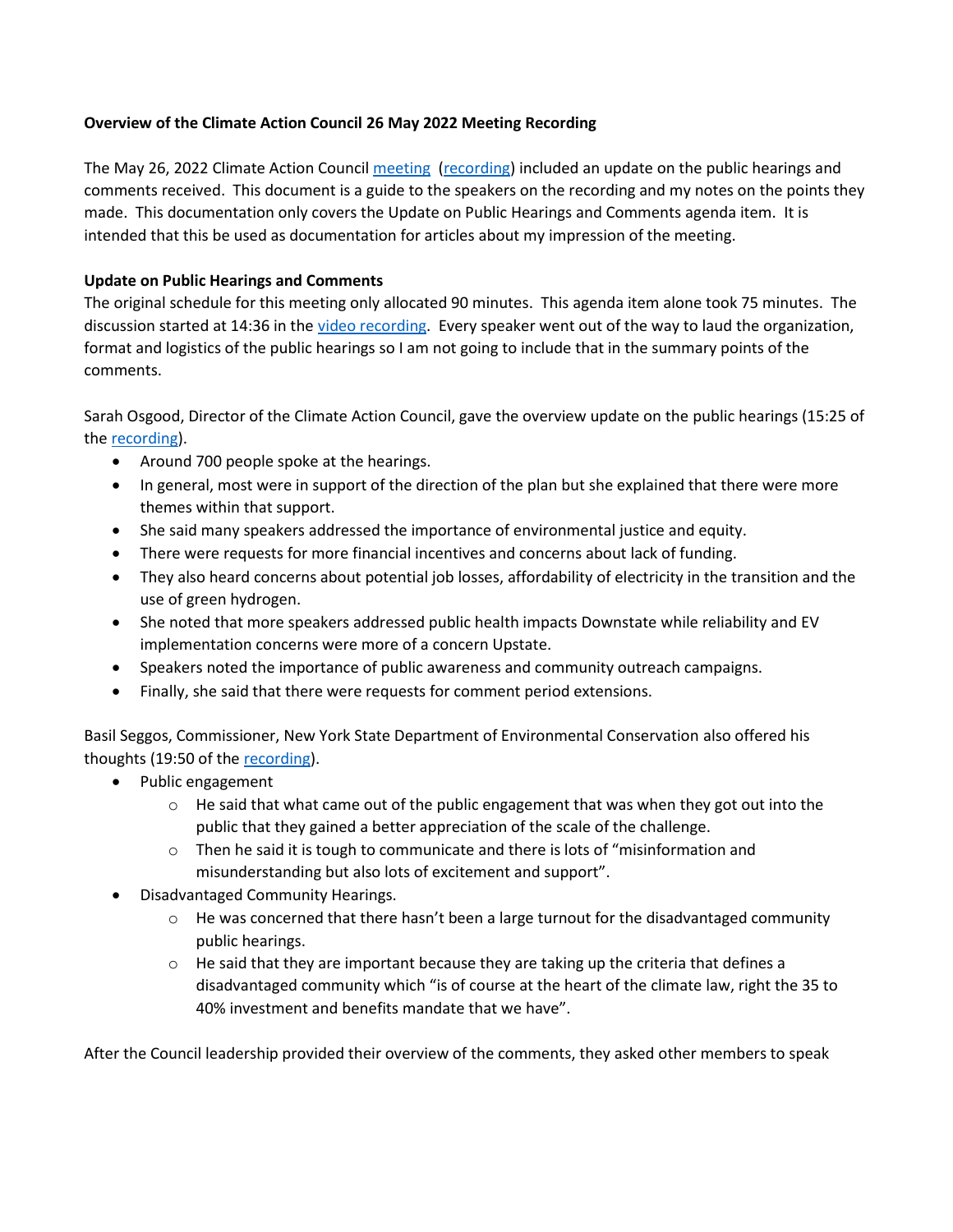Paul Shepson Dean, School of Marine and Atmospheric Sciences at Stony Brook University (22:05 of the [recording\)](https://youtu.be/GmObEpzCGtg)

- Talked about misunderstanding and misinformation.
- Loss of livelihood
	- $\circ$  The misunderstanding implication is that the impacts would be immediate
	- $\circ$  Transition will be gradual giving lots of people lots of time to adjust and re-train and so on
- Mis-representation (23:39 of the [recording\)](https://youtu.be/GmObEpzCGtg)
	- $\circ$  "Mis-representation I see as on-going. One of you mentioned the word reliability. I think the word reliability is very intentionally presented as a way of expressing the improper idea that renewable energy will not be reliable. I don't accept that will be the case. In fact, it cannot be the case for the CLCPA that installation of renewable energy, the conversion to renewable energy, will be unreliable. It cannot be."

Donna DeCarolis, President, National Fuel Gas Distribution Corporation (26:32 of the [recording\)](https://youtu.be/GmObEpzCGtg)

- Importance of reducing emissions was common theme
- Lack of consensus around the time frame
- Regional differences
	- o Electrifying in a cold climate
- Labor union concerns about feasibility
- Affordability, reliability, resiliency and experts at the table
- Industrial users are concerned

Roberta Reardon, Commissioner, New York State Department of Labor (30:17 of the [recording\)](https://youtu.be/GmObEpzCGtg)

- Addressing climate change is important to everybody. They may not agree how to get there but there is very little disagreement that we must get there
- Common sentiment that we need a clear plan to protect workers
- CAC should be first and best source of information on the Scoping Plan to ensure that all stakeholders have a clear understanding of each option

Robert Howarth, Professor, Ecology and Environmental Biology at Cornell (32:52 of th[e recording\)](https://youtu.be/GmObEpzCGtg)

- Universal enthusiasm for climate change action
- Fear and confusion based on mis-information
- We have information to counter that and help ease the fears
- I think reliability is one of those. Clearly one can run a 100% renewable grid with reliability it needs to be done carefully.
- Another area for misinformation is heating electrification. Heat pumps in cold climate work. Anyone who says otherwise is just misinforming
- There are forces out there that are working to counter the messages with misinformation

Anne Reynolds, Executive Director, Alliance for Clean Energy New York (35:02 of the [recording\)](https://youtu.be/GmObEpzCGtg)

- Overwhelming support for climate action
- While this may be rapid by historic standards, we are talking abut 28 years
- There fears are real so we respond with facts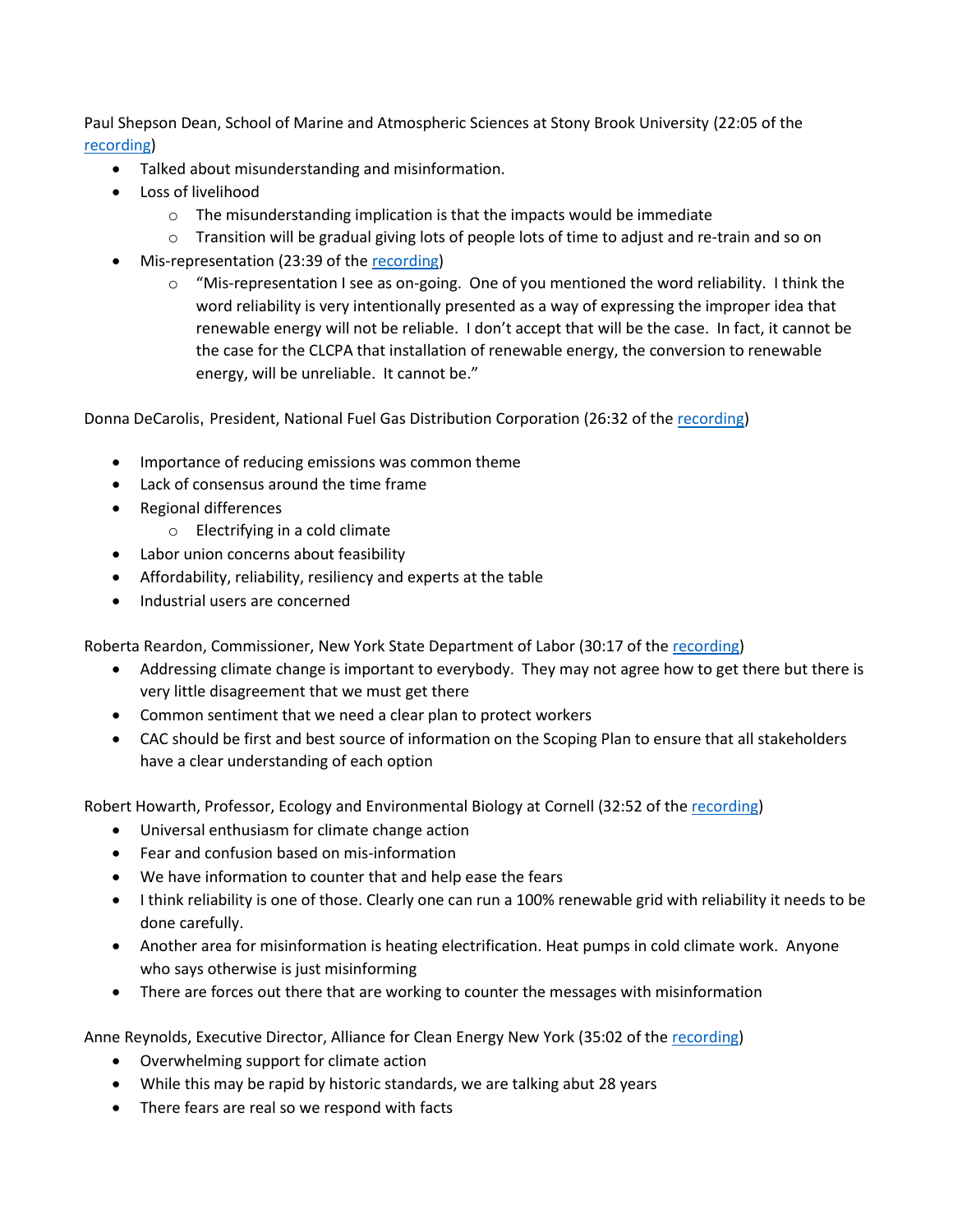- Justice support and equity
- Real disagreement only for a couple of issues
	- o Pace of transition of natural gas system
	- o The role of Methane from waste and hydrogen
	- o So, it is good we have subgroups to tackle those questions

Raya Salter, Lead Policy Organizer, NY Renews (37:27 of th[e recording\)](https://youtu.be/GmObEpzCGtg)

- Noted pervasive enthusiasm for concerted climate action
- Need for increased education and engagement
- Claimed that there are two lobbying groups: Paid advocacy community and the paid misinformation community
- Well-funded efforts to spread the misinformation
- There is no voice challenging it
- Paul is saying we should be correcting misinformation

Peter Iwanowicz, Executive Director, Environmental Advocates NY (39:42 of th[e recording\)](https://youtu.be/GmObEpzCGtg)

- Speakers represented the average New Yorker and showed a can do spirit
- Speakers talking about how they are making money in the clean energy economy
- Comments in favor were greater than those who expressed concern
- Need to do more outreach
- People of color are "on the front lines of this climate crisis" and need us as a state to act
- We need to live up to the intent and inspiration of this law

Robert Rodriguez, Acting Secretary of State, New York State Department of State (43:25 of the [recording\)](https://youtu.be/GmObEpzCGtg)

- Need to communicate the plan to disadvantaged communities
- Need to communicate directly with homeowners and rate payers about what this means
- The misinformation campaign listed four different numbers for home electrification
- Hyperbole for the impacts on senior citizens
- PR campaign and conversation around consumer finance what this means to the individual and why this is important and how we are supporting them in this effort
- Opponents can distort the message in the plan
- EJ people involved to date have ties to environmental advocacy organizations so we need to get to the others
- Recognized that many people don't follow the environmental issues and are unaware of this action

Rose Harvey, Senior Fellow for Parks and Open Space, Regional Plan Association (46:52 of th[e recording\)](https://youtu.be/GmObEpzCGtg)

- We can do and we should do spirit of people who want to do this right
- Recognized that information labeled as misleading might not be misinformation. It is a complex subject and it is easy to not understand everything
- Need communications plan. She admitted she doesn't understand everything Council members are saying. Specialized area that she thinks other council members understand

Kisha Santiago-Martinez, Deputy Secretary of State, New York Department of State (50:00 of the [recording\)](https://youtu.be/GmObEpzCGtg)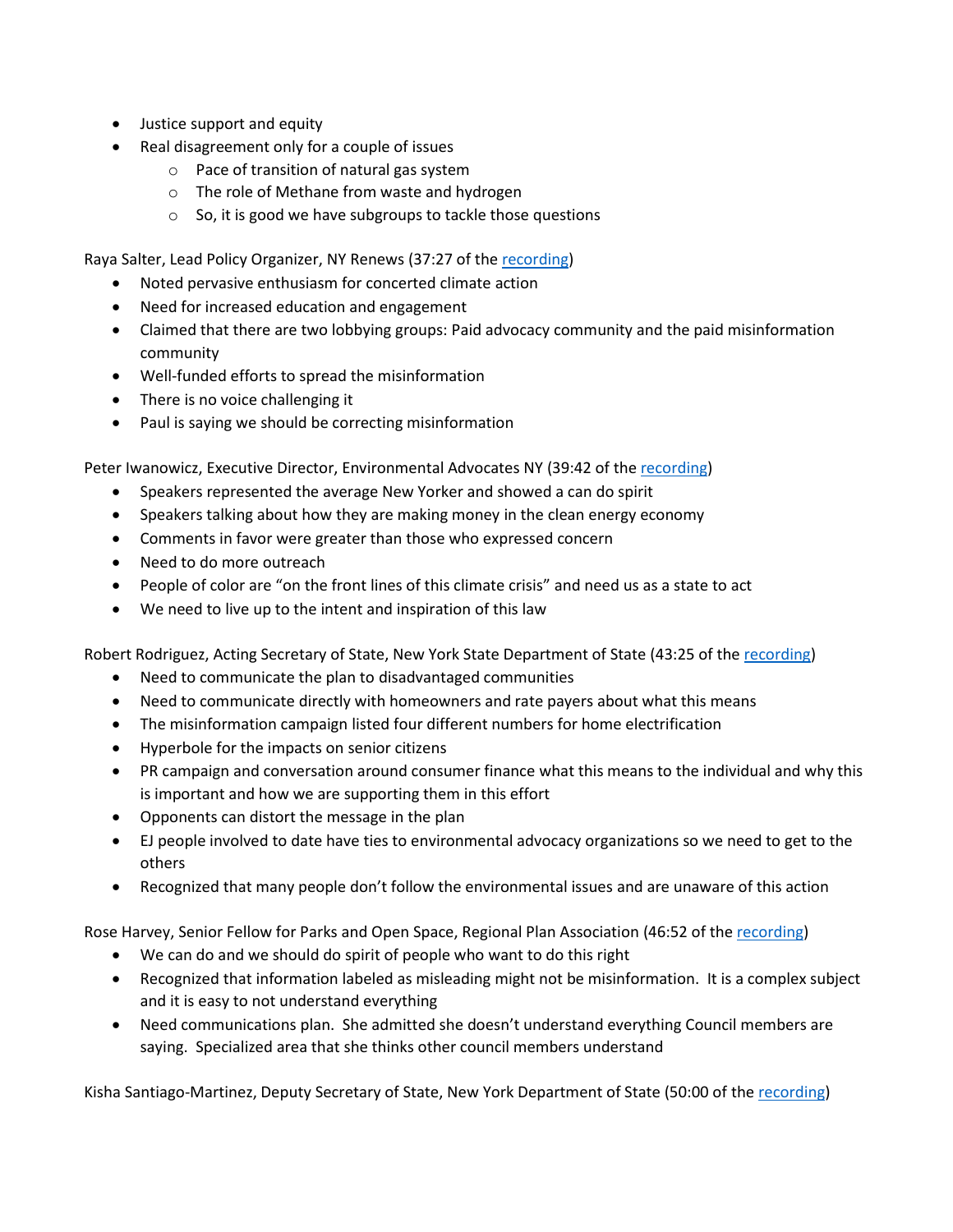- Discussed inclusive cost of not doing anything
- Supports energy and urgency to do something

Dennis Eisenbach, President, Viridi Parente (51:09 of the [recording\)](https://youtu.be/GmObEpzCGtg)

- I was not going to say anything but I was starting to get concerned about some of the comments made by some Council members
- "It is almost like we are dismissing critical input maybe because we don't agree with it or doesn't flow naturally in what we are trying to do with the scoping plan document so that concerns me a little bit." Because if there are issues that are out there brought up by the public or whoever brought them up that kind of like create a misunderstanding or misleading premise let's develop a FAQ section of our plan.
- I don't want us to be in a position that we are determining what is valid and what is not valid from the eyes of the individuals trying to provide input because if you want to shut down input this is a good way of doing it. Setting people up saying that you are misleading or purposedly doing misunderstanding. I just caution on that, that's all

After these comments by the Council members Sarah Osgood, Director of the Climate Action Council, (53:25 of the [recording\)](https://youtu.be/GmObEpzCGtg) gave a briefing on the status of the written comments to date.

- At the time of the meeting, they had received nearly 18,000 written comments.
- Obviously, those will take an enormous effort to review.
- Plan to deal with comments
- Every comment will be reviewed
- Reviewers will bin comments
- Staff will summarize and synthesize comments for the council and subgroups
- Discussion of controversial topics will be in public meetings
- Council will decide how to handle the comments
- Comments will be posted eventually

She also described the workplan designed to meet the end of year deadline

- Topics that need to be addressed (56:55 of the [recording\)](https://youtu.be/GmObEpzCGtg)
	- Workforce development
	- How to frame the scenarios in the final scoping plan
	- Climate justice and equity
	- Awareness and education campaigns

The next discussion item concerned the request for an extension of the comment deadline. Doreen Harris, President and CEO, New York State Energy Research and Development Authority introduced the topic (59:40 of the [recording\)](https://youtu.be/GmObEpzCGtg).

- Could cause issues with the Scoping Plan
- Opportunity to comment when regulations are proposed
- Gavin, Donna and Dennis asked for an extension
- Letter from the Assembly too

Gavin Donohue, President and CEO of Independent Power Producers (1:01:20 of the [recording\)](https://youtu.be/GmObEpzCGtg)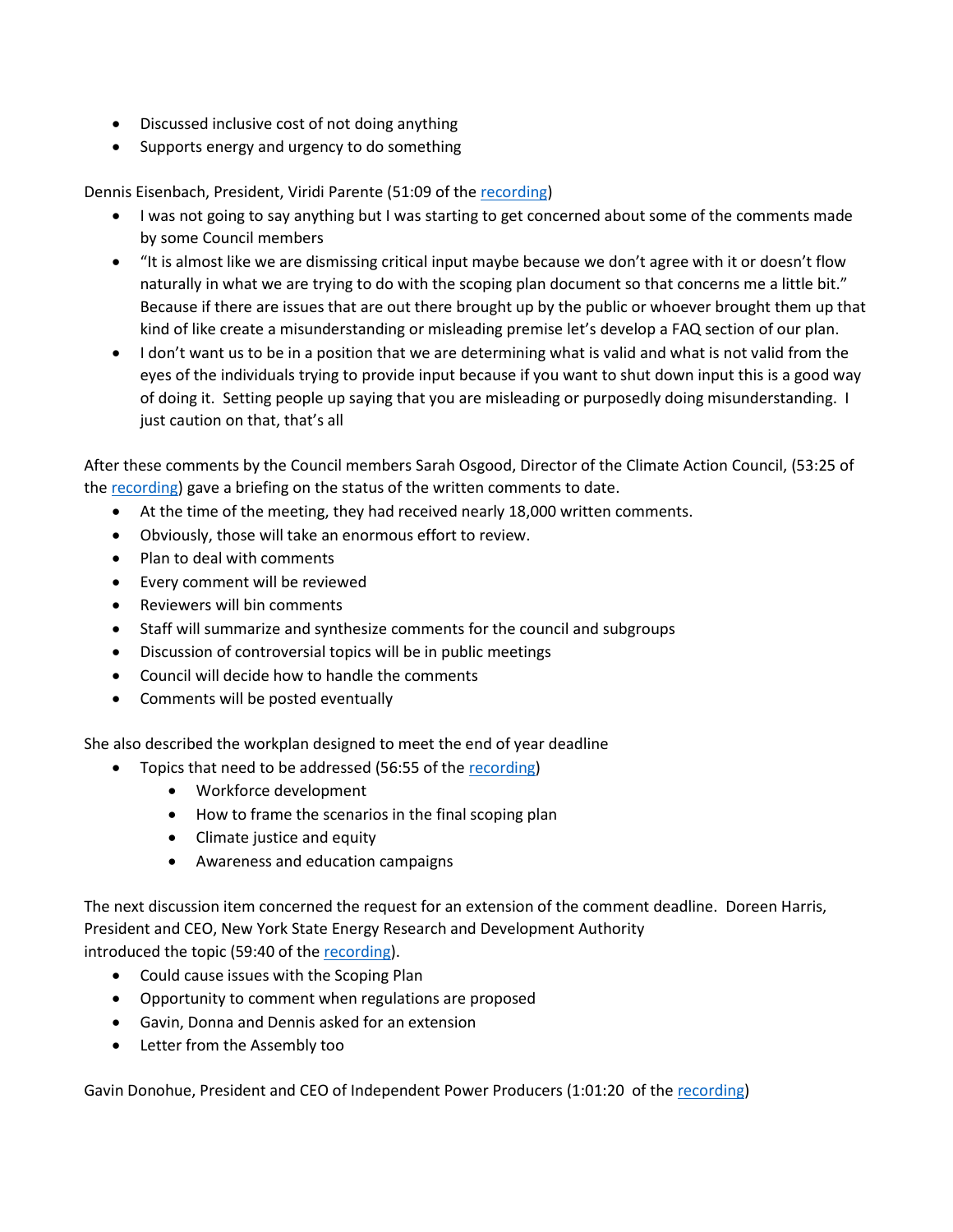- Why can't they do a parallel track of working on the comments while comments are coming in
- Does not think that extension will affect the schedule
- (1:02:45) Don't know how to pay for initiatives, we haven't identified zero-emissions technology to keep the lights on and replace gas and consumer cost studies
- Real meat and potatoes of the plan are missing

Donna DeCarolis, President, National Fuel Gas Distribution Corporation (1:03:30 of th[e recording\)](https://youtu.be/GmObEpzCGtg)

- Vast majority of people are not even aware of this
- Large policy implications

Dennis Eisenbach, President, Viridi Parente (1:04:45 of the [recording\)](https://youtu.be/GmObEpzCGtg)

- Comments included requests for additional meetings to understand what is expected
- Discussions in subgroups there is one for gas transition but not one for electric transition
- PSC order on the system upgrades is a month after the vote on the plan

Paul Shepson Dean, School of Marine and Atmospheric Sciences at Stony Brook University (1:08:06 of the [recording\)](https://youtu.be/GmObEpzCGtg)

- Hard time following that we are moving too quickly
- It is not if are going to decarbonize we are required to decarbonize convert to 100% zero-emissions
- Massive level of effort going on in the background but is it?

Sarah Osgood, Director of the Climate Action Council, (1:12:27 of the [recording\)](https://youtu.be/GmObEpzCGtg)

- Why can't we be doing some of this work while the comment period is open?
	- o We cannot summarize while they are still coming in
		- First step is classifying
			- Not doing this from the start is a sure sign that this is not being taken seriously.
			- Some comments certainly could rise to the level where the CAC should be talking about them now
	- o Expect a large volume at the end
		- Doing some reviews and trying to keep up right now
		- Cannot say this this the amount of people who are saying this or that
	- $\circ$  Difficult to respond to comments until you have the whole set of comments in
- Meetings to increase awareness on specific strategies
	- o Valid and necessary
	- o Does extension solve that
		- If you explain what you are going to do then people will comment
	- o Public education after the fact
- Timing
	- $\circ$  One month to get a summary of the comments once the comment period closes
	- o Extending the comment period impacts the schedule for revising the draft
	- $\circ$  Trying to balance the schedule and the comment period deadline
	- $\circ$  It won't be fair to the commenters if we don't spend time on their input

Peter Iwanowicz, Executive Director, Environmental Advocates NY (1:16:46 of the [recording\)](https://youtu.be/GmObEpzCGtg)